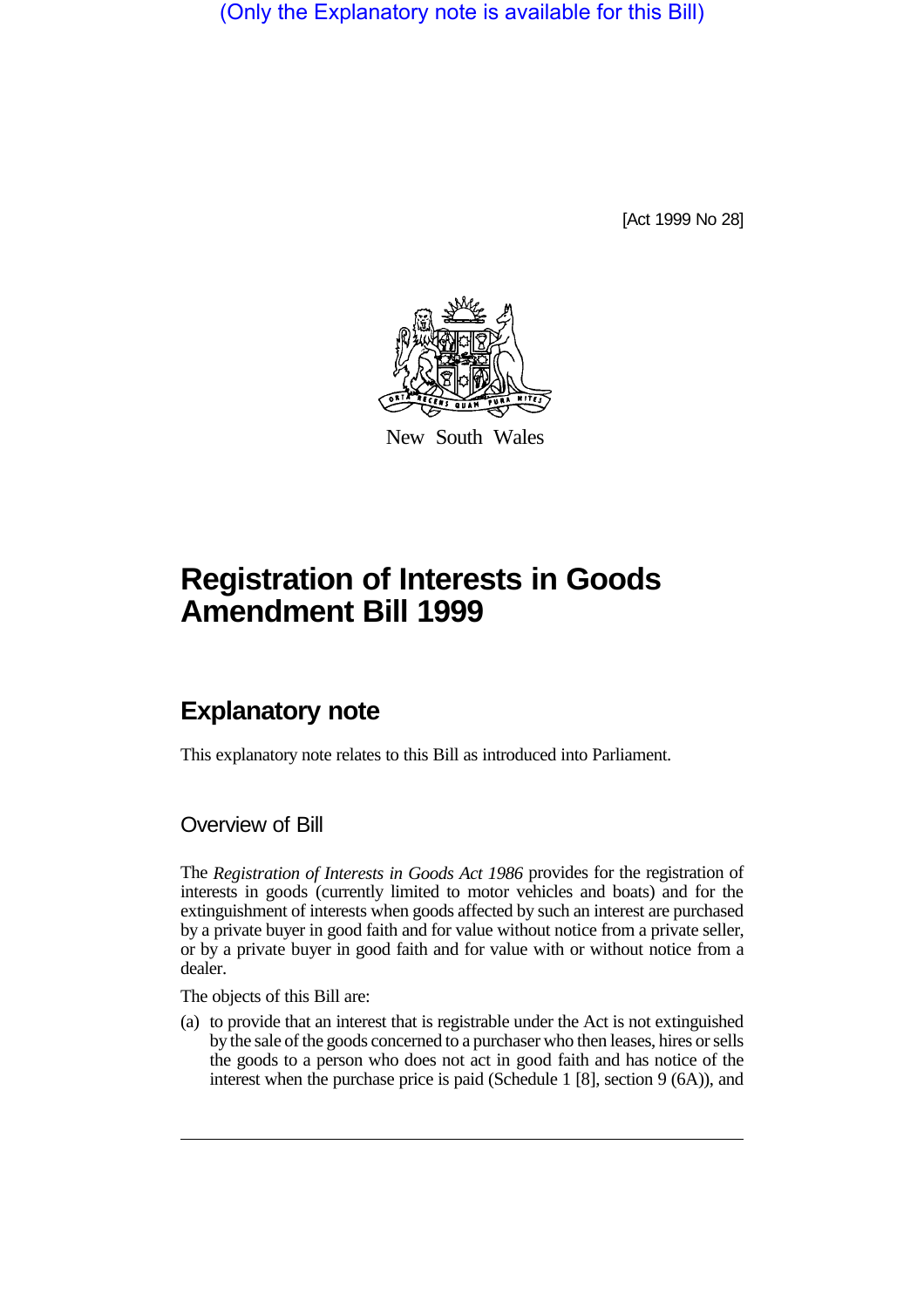Registration of Interests in Goods Amendment Bill 1999 [Act 1999 No 28]

Explanatory note

- (b) to provide for the ranking in priority of registrable interests by providing that: (i) registered interests have priority over unregistered interests, and
	- (ii) registered interests rank in priority in the order in which they are registered, and
	- (iii) when a creditor with an interest takes possession of goods (whether or not the interest is registered) that creditor's interest has priority over any interest registered subsequently (Schedule 1 [9]), and
- (c) to provide that a repairer's lien (whether or not registered) has priority over any registrable interest, whether or not registered (Schedule 1 [4], section 3B), and
- (d) to change the basis for the determination of the maximum amount of compensation payable under the Act (when an interest is extinguished by a purchase) from the purchase price of the goods to the value of the goods at the time of the purchase, with it being presumed in the absence of evidence to the contrary that the purchase price is the value of the goods (Schedule 1 [11] and [12]), and
- (e) to provide that the extinguishment of interest provisions of the Act apply only when the goods concerned are in NSW at the time of the purchase that extinguishes the interest (Schedule 1 [7]), and
- (f) to extend the concept of "notice" of a registrable interest by providing that a person is considered to have notice of a registrable interest when the person has been put upon inquiry as to its existence and has deliberately abstained from inquiry or further inquiry about it (Schedule 1 [4], section 3A), and
- (g) to shift the onus of proving that a purchase has extinguished a registrable interest so that the onus will lie on the person who alleges that the interest has been extinguished, and to provide that the standard of proof is proof on the balance of probabilities except when the purchase involves parties who are not at arms length (in which case the standard of proof will be proof beyond a reasonable doubt) (Schedule 1 [8], section 9 (5) and (6)), and
- (h) to provide protection from liability in respect of the giving of certain information to the Director-General for entry on the Register (such as information about stolen vehicles) (Schedule 1 [6]), and
- (i) to provide for the payment of amounts from the Registration of Interests in Goods Account in payment of costs and expenses incurred by the Department of Fair Trading (such as costs incurred in the administration of the Act) (Schedule 1 [10]), and